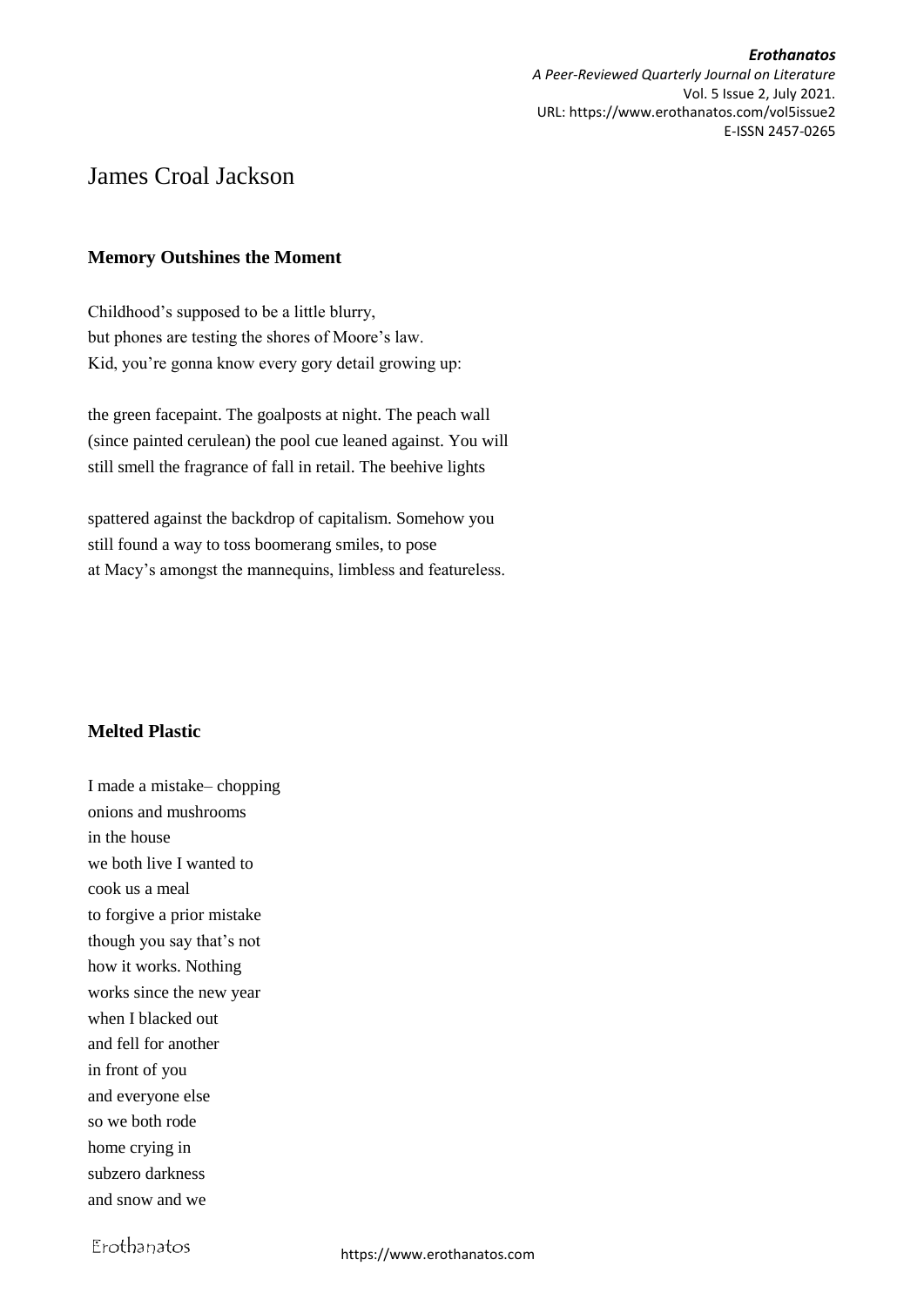haven't stopped since. It's the coldest week in Ohio in years and today we want to stay in. We can't think of anything else. Which is why I didn't notice the plastic spatula drop into the stovetop flame and melt into an air of a future cancer how I only noticed from the toxic smell burning my nose and though I cleaned up the black scraps with Goo Gone, heat, and spoonscrapes, the smell lingers in every plastic product (the new shower liner, the Ziploc bags to carry) every time we step onto the white tiles of our kitchen

#### **St. Patrick's Day, 2019**

Though morning hovers with gorgeous gray clouds, it is under thirty degrees in Pittsburgh. The neighbors are shouting,

which fills me with an insatiable need to party– though I know I would be miserable in afternoon haze, drunken

lumbering through the cold rest of day. I am awaiting a visit from my friends, Wayne and Jess– I have been drinking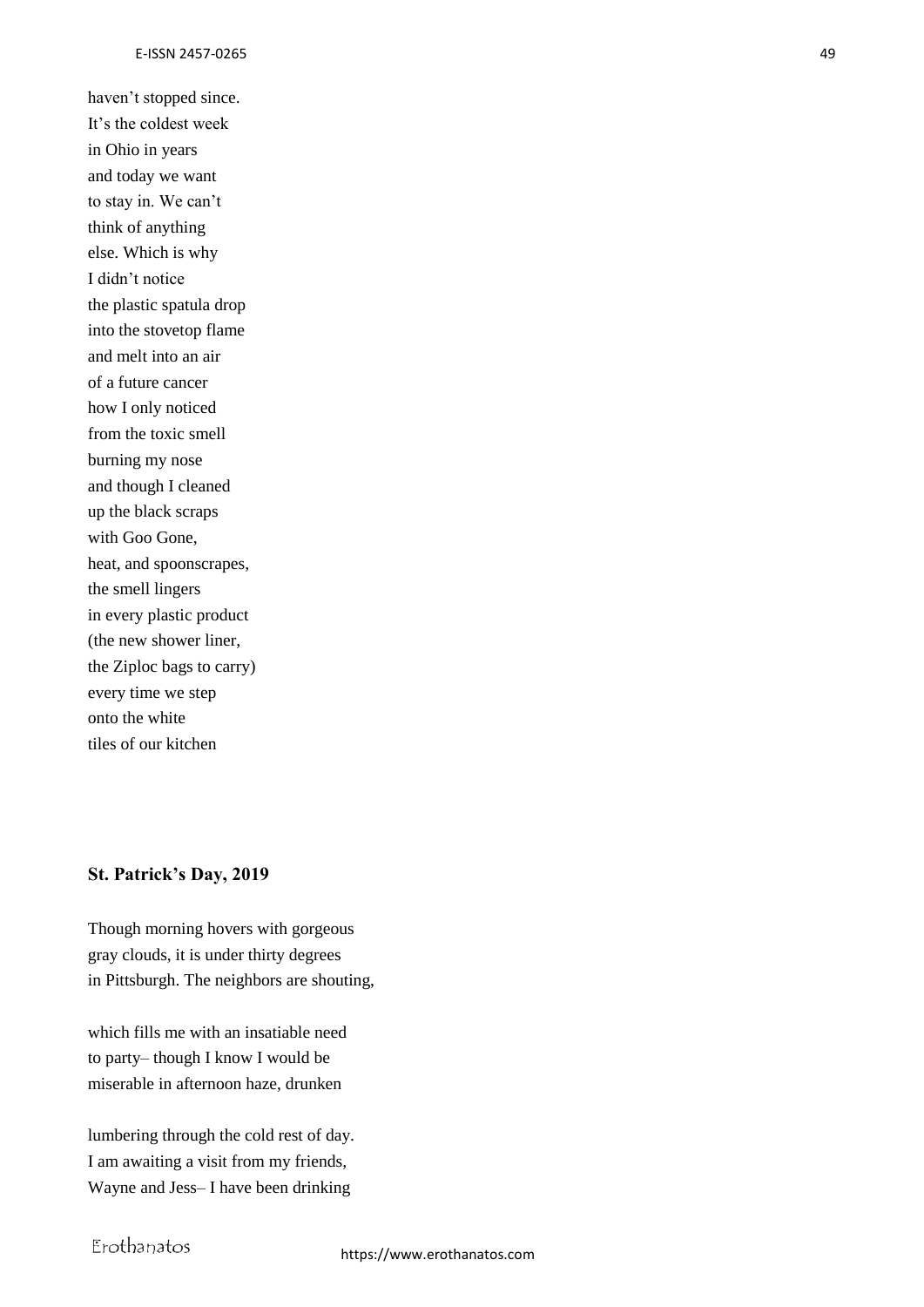less, but I know– after the parade– we will go for green beers at a bar, people dressed in green around us, shouting, as we down

our glasses with a little shame, as we pour the wealthy a little more green.

#### **Milgate Mornings**

I spend these days walking down the slope of an ice

rimmed hill. My hardcover library books are overdue.

I want to mingle in a throb of strangers again. No, I

recede, always, into self importance, in static butter

flies, that near silent energy buzzing from TV. Whatever

enters a room must be semantics, a language for

longing I pry with my fingers. Winter's the season. Remnants

of lovers. Ice in morning light refracting through isolated

windows. Even my street does not know my name.

#### **Saying Hello at Kafe Kerouac**

in the midst of split caffeine tremors & vertigo earth I plopped into sinkhole

Erothanatos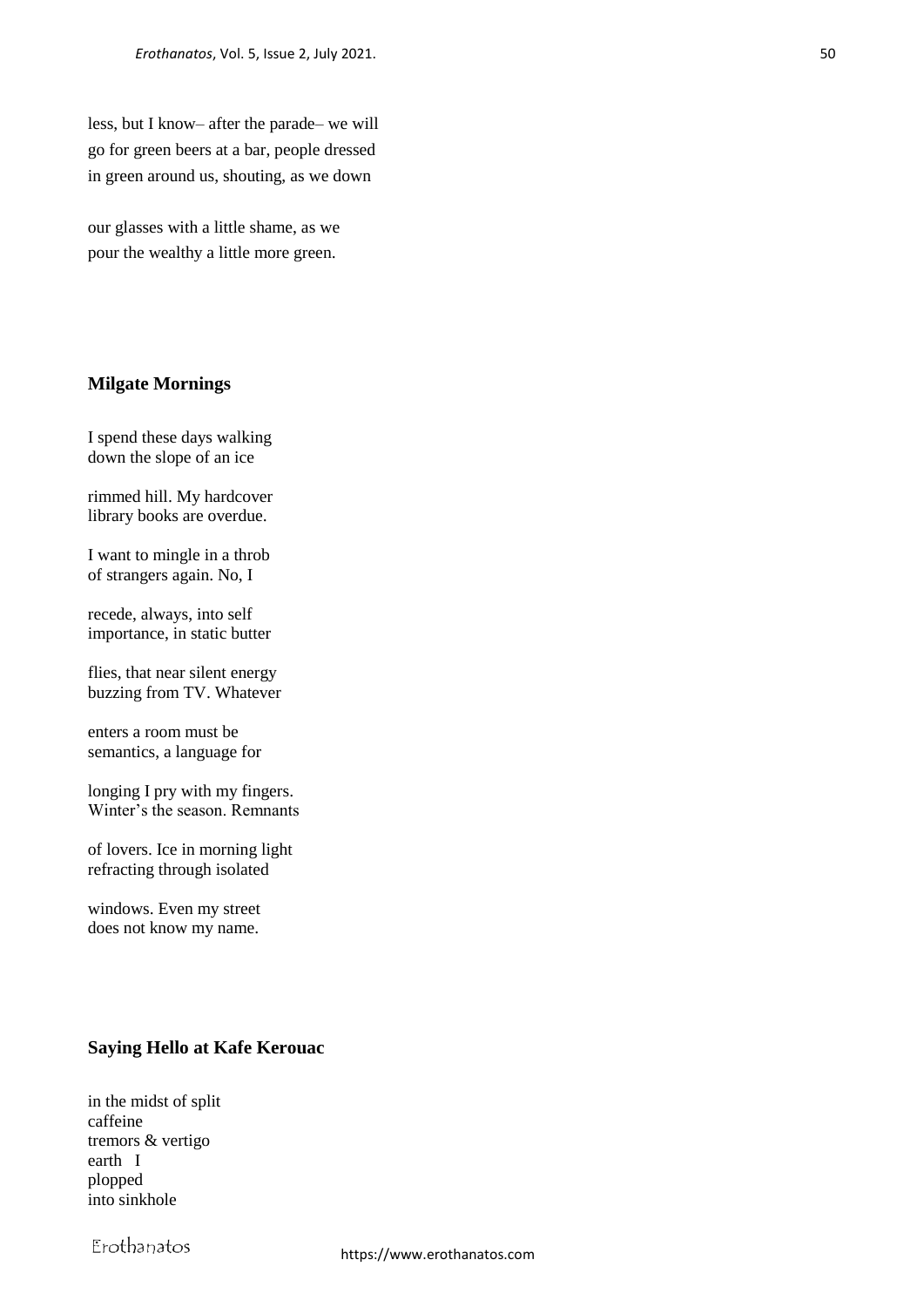a heap of turtle shell floor tiles you reached for my hand inside was a walnut butter brownie

# **Broken A/C**

on the highway heading home memorial day weekend sweat

takes my shirt off lets the sun roast me through open window

wind fanning *I'm so hot* I say to each friend passing before a

calm stretch I slow down horses merge into my lane in a white

trailer *why the long faces* oh they are way hotter than me

#### **Stock-Tank Pool**

You scared the shit out of me– I am creeping on influencers. They buy stock-tank pools and place it in front of suburban blue skies of suburbs. There, the saturated grass. Watch the rubber ducky floating in the facebook blue water, preternaturally still.